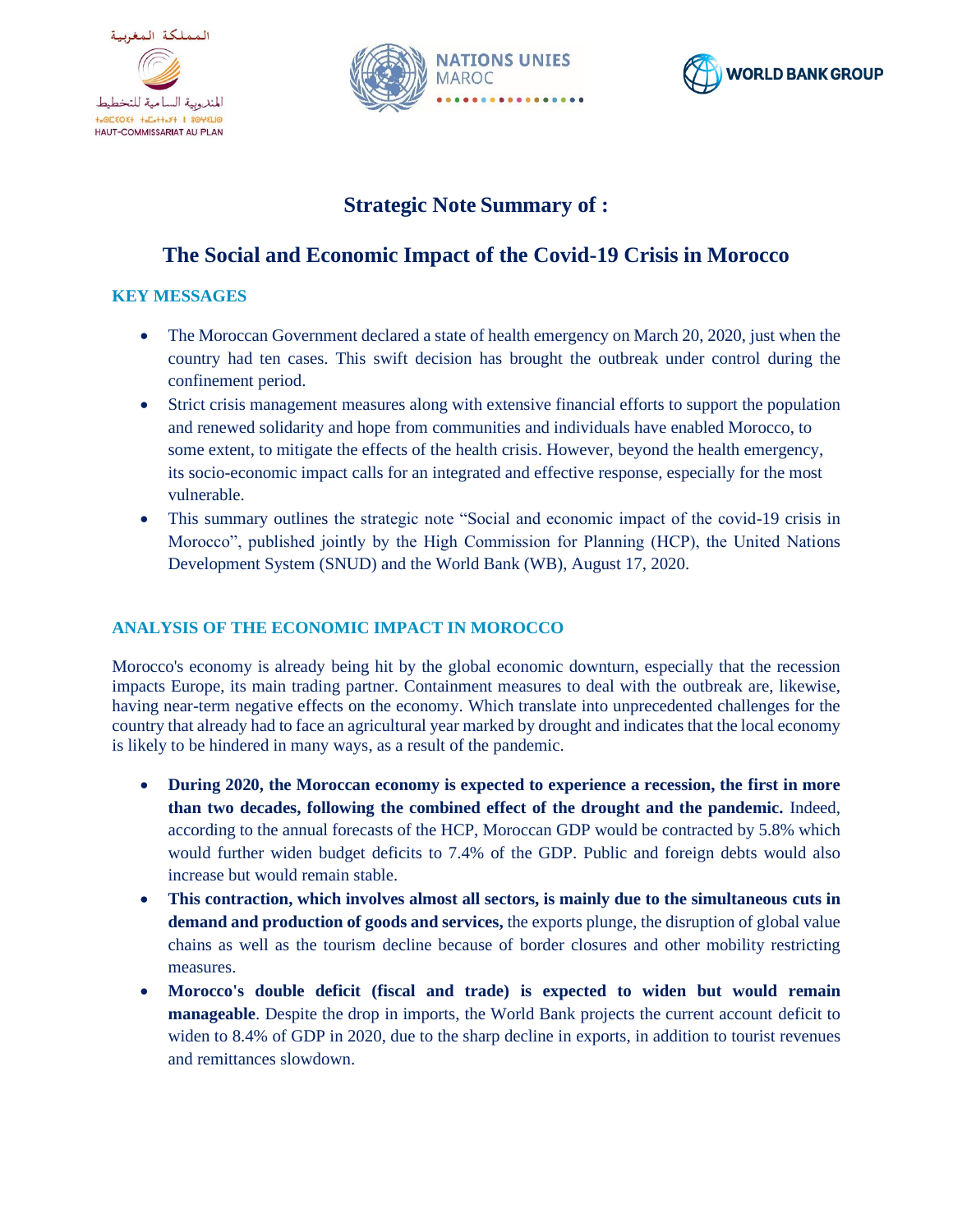### **SOCIAL IMPACT ANALYSIS IN MOROCCO**

Over the past twenty years, Morocco has achieved a significant reduction in monetary poverty, from 15.3% in 2001 to 4.8% in 2014 according to the HCP. Updated estimates of the impact of COVID-19 on global poverty by the World Bank, suggest that the incidence of poverty could reach 6.6%, based on per capita income in 2020<sup>1</sup>. The proportion of people « vulnerable to poverty» and/or « poor » could rise from 17,1% of the population in 2019 to approximatively 19.87% in 2020, specifically 1.058 million additional people.

- **The crisis-induced vulnerability of the population includes access to basic services, especially health and education.** The priority given to COVID-19 in the health response had negatively affected access to regular and primary health care (vaccination, pregnancy monitoring, etc.) in addition to the provision of education, which is already unevenly distributed across public and private sectors, as well as across rural and urban areas.
- **Identifying people at risk of multidimensional vulnerability is key to effectively respond to the crisis.** Morocco has developed, through its RAMED system, a first significant database identifying people who are most vulnerable to the effects of the crisis. This made it possible to identify 15.1 million people (i.e. people with a RAMED card, valid or not) at risk of increased vulnerability. Measures have been already put into place to support this population.
- **Informal workers are more vulnerable to impoverishment and disease, lacking the necessary social safety nets and support mechanisms if they lose their livelihoods**. It is therefore key to analyze the impacts of the crisis on unemployment, underemployment and in-work poverty, and at the same time, underline the distinct impact on diverse vulnerable groups such as the selfemployed, workers with no social protection coverage and others employees with atypical forms of employment, across urban and rural areas and with a drawing an increased attention to young people and women.
- **An inclusive response answers also the specific needs of migrants and refugees.** In Morocco, 11,149 people including 3,843 asylum seekers and 7,306 refugees in need of protection were reported by the UNHCR is, as of May 31, 2020. The lives of migrants and their families should take part of the national response and be supported to build their resilience to the pandemic downturn, with a view to leaving no one behind in accordance with the achievement of the SDGs.
- **The pandemic impedes gender equalities, hitting women harder. Women also have specific healthcare needs that are not always met**, such as suitable equipment, psychological safety and appropriate working environments. We must acknowledge as well as alleviate the burden of work that involves caring for their families and the sick. Even more so, considering that women are overrepresented in the jobs that are most impacted by the crisis. In Morocco, the domestic violence rate is 52%, that is 6.1 million women before the crisis, keeping in mind that recent evidence points to a marked rise in domestic violence in the world. Finally, community resilience largely depends on women engagement; community dialogue should be strengthened to include women's voices into the crisis response.

**In short, strengthening social protection systems seems to be an appropriate and viable response to the negative impacts of COVID-19, setting the stage for additional elements of a strategy to "build** 

 $1$  Based on a poverty line of \$3.3 / PPP day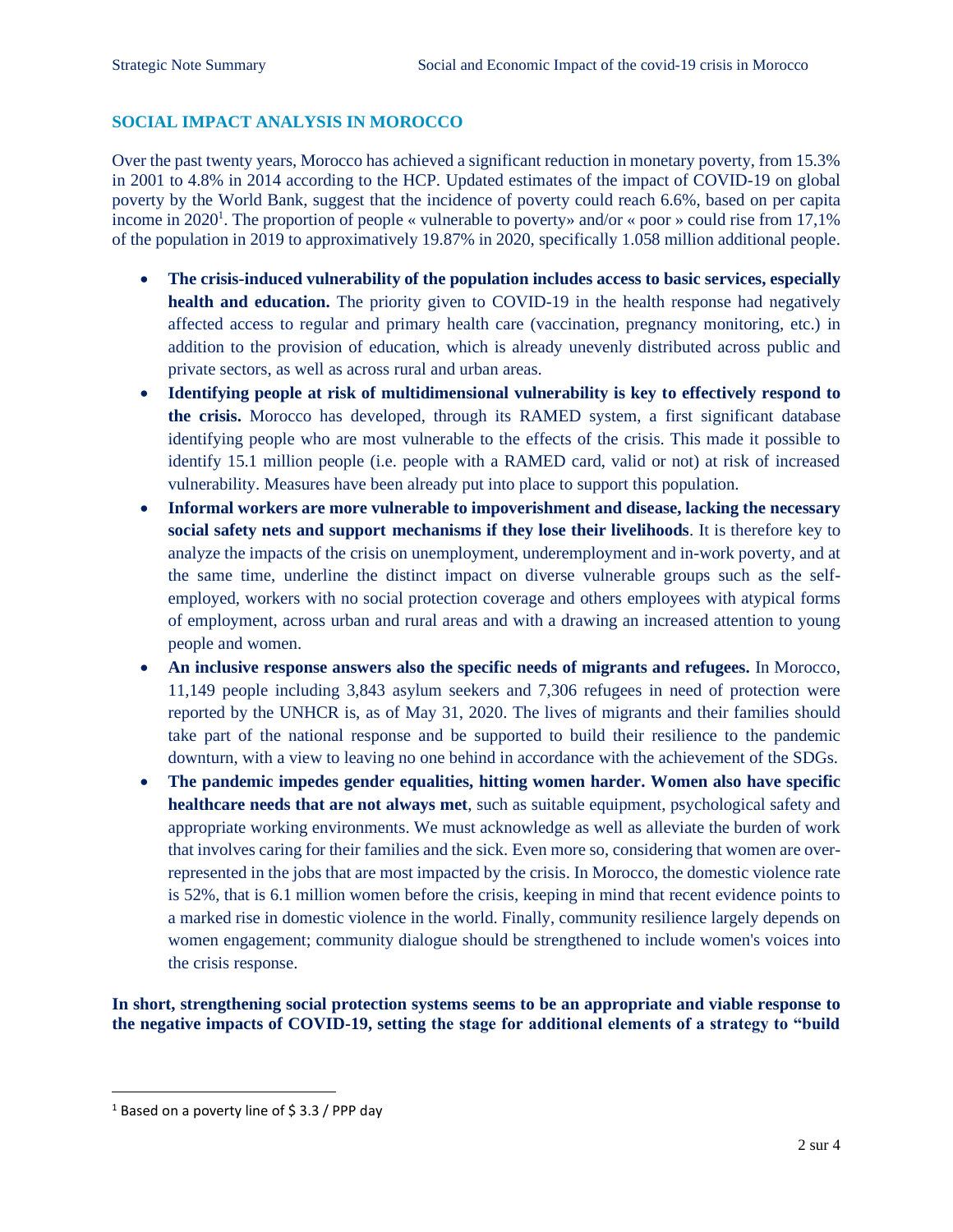#### **back better" and putting an increased emphasis on vulnerable workers in all the sectors of the Moroccan economy.**

#### **CONCLUSION AND RECOMMENDATIONS OF THE UNITED NATIONS AGENCIES**

**Recommendation # 1: Development of a new model of economic growth pathways and sustainable development, aligned with the achievement of the SDGs and tracked by the already available monitoring indicators**

While Morocco is developing a new development model, the United Nations System and its partners offer to provide support and advisory to this reflection, aligned with the achievement of the SDGs, by learning from the current crisis and building on the principle of leaving no one behind.

This recommendation is in line with axes 3 and 4 of the Socio-Economic Response Framework promoted by the Secretary General of the United Nations. In the Moroccan context, this implies, as a first step, to support the analysis of the impact of the crisis on the various sectors, support for designing the economic and social response, as well as the management of resources.

#### **Recommendation # 2: Designing innovative data collection instruments that are identifying and contextualizing SDG indicators, so as to leave no one behind**

The United Nations System advises to accelerate the implementation of innovative methods to collect, analyze and extract insights from Moroccan socio-economic data, with a view to best support decisionmaking in an ethical, evidence-based and contextualized manner. Digitization, Artificial Intelligence and new technologies are already at the center of understanding the crisis around the world and will also generate lessons from the multiple experiences of government services, businesses and civil society.

Considering how reliable data and transparency contribute greatly to both public policies enhancement and citizens trust, Morocco has made significant efforts in transparency and data management, which strengthens the compliance with regulations and the acceptance of political measures by the population. In a context of increased pressure on public resources, it is important to build a shared and clear understanding, making it feasible to measure the impact of the crisis and of policies aimed at mitigating it. In this regard, the Strategic Note suggest to further reflect on the importance of data management in times of crisis to inform decision-making. This recommendation is cross-cutting and applies to all of the areas promoted by the Secretary-General of the United Nations in his Socio-economic Response Framework to the COVID-19 crisis.

#### **Recommendation # 3: Seizing the crisis as an opportunity to strengthen advanced regionalization and enhance the role of civil society**

Among the twelve recommendations of the work of the first national meetings on advanced regionalization (December 2019), the strengthening of territorial planning mechanisms in consistency with the general policy of the State, as well as the convergence and adequacy of regional development programs with sectoral plans were strongly emphasized.

There is no shortage of examples of efforts and local solidarity. Local authorities and civil society are often on the front line, especially to collect granular data, working with vulnerable populations and thus contribute to a coordinated national response between local authorities, representatives of central authorities and civil society.